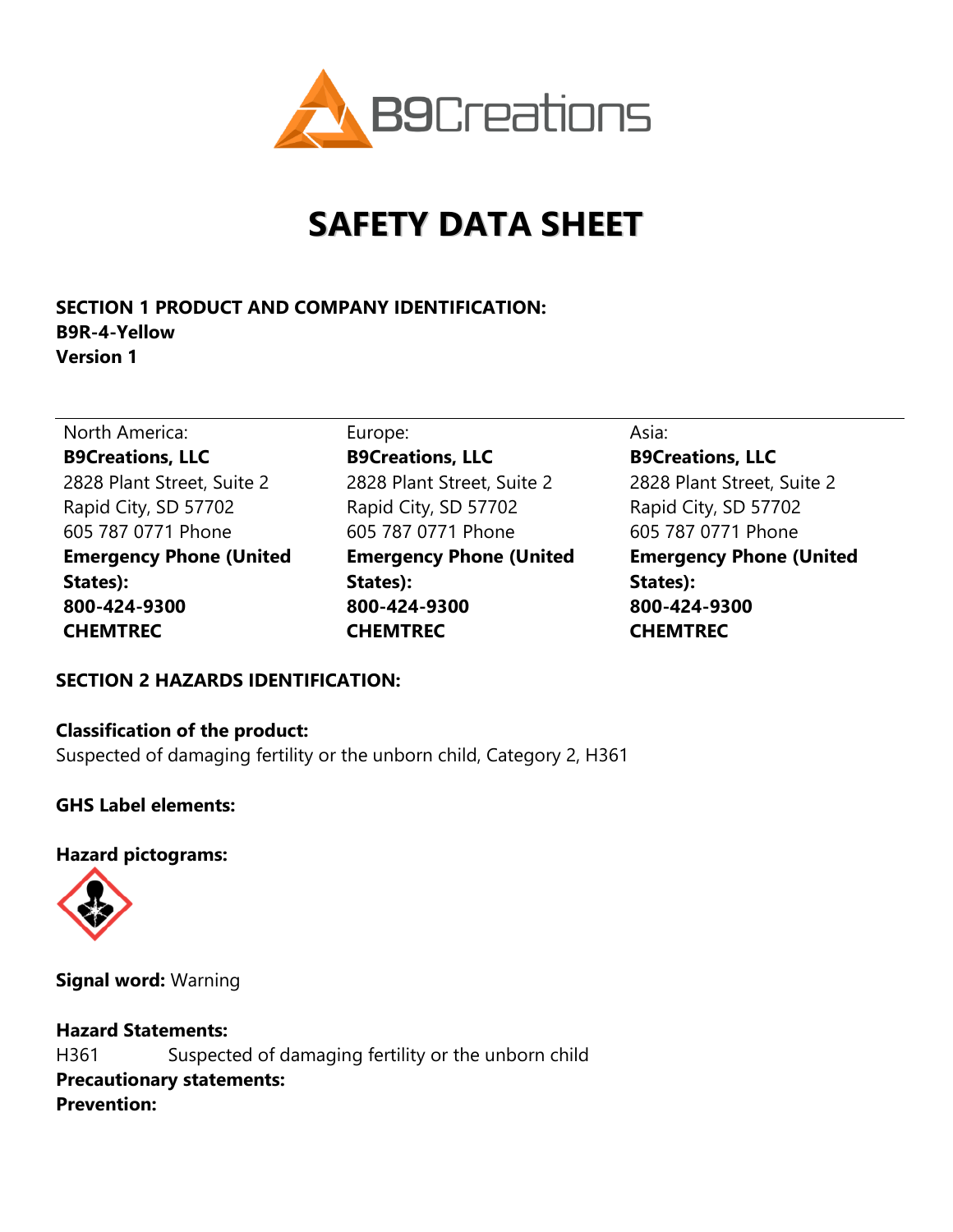- P201 Obtain special intructions before use
- P202 Do not handle until all safety precautions have been read and understood
- P264 Wash hands/skin thoroughly after handling
- P273 Avoid release to the environment.
- P280 Wear protective gloves/protective clothing/eye protection/face protection.
- P281 Use personel protective equipment as required

## **Response:**

P302+P352 IF ON SKIN: Wash with plenty of soap and water.

P304+P340 IF INHALED: Remove victim to fresh air and Keep at rest in a posi- tion comfortable for breathing.

P305+P351+P338 IF IN EYES: Rinse cautiously with water for several minutes. Remove contact lenses, if present and easy to do. Continue rinsing.

- P308+P313 If exposed or concerned, get medical advice/attention.
- P310 Immediately call a POISON CENTER or doctor/physician.
- P312 Call a POISON CENTER or doctor/physician if you feel unwell.
- P321 Specific treatment (see supplemental first aid instructions on this label)
- P332+P313 IF SKIN irritation occurs: Get medical advice/attention.
- P333+P313 If skin irritation or rash occurs: Get medical advice/attention.
- P337+P313 IF eye irritation persists: Get medical advice/attention.
- P362 Take off contaminated clothing and wash before reuse.
- P363 Wash contaminated clothing before reuse.
- P391 Collect spillage. Hazardous to the aquatic environment.
- P403+P233 Store in a well-ventilated place. Keep container tightly closed.
- P405 Store locked up.

## **Disposal:**

P501 Dispose of contents/container to an approved waste disposal plant.

**GENERAL HEALTH EFFECTS:** Irritant to skin, eyes and respiratory tract. Effects may be delayed for several hours.

**MEDICAL CONDITIONS AGGRAVATED BY EXPOSURE:** No data available. Repeated and prolonged overexposure may increase the potential for adverse health effects.

## **SECTION 3 INGREDIENTS:**

| COMMON NAME   CHEMICAL |             | <b>PERCENT</b>   | CAS# | <b>EXPOSURE</b> | <b>EINECS#</b> | <b>Classification</b> |
|------------------------|-------------|------------------|------|-----------------|----------------|-----------------------|
|                        | <b>NAME</b> | <b>BY WEIGHT</b> |      | <b>LIMITS</b>   |                | <b>Regulation</b>     |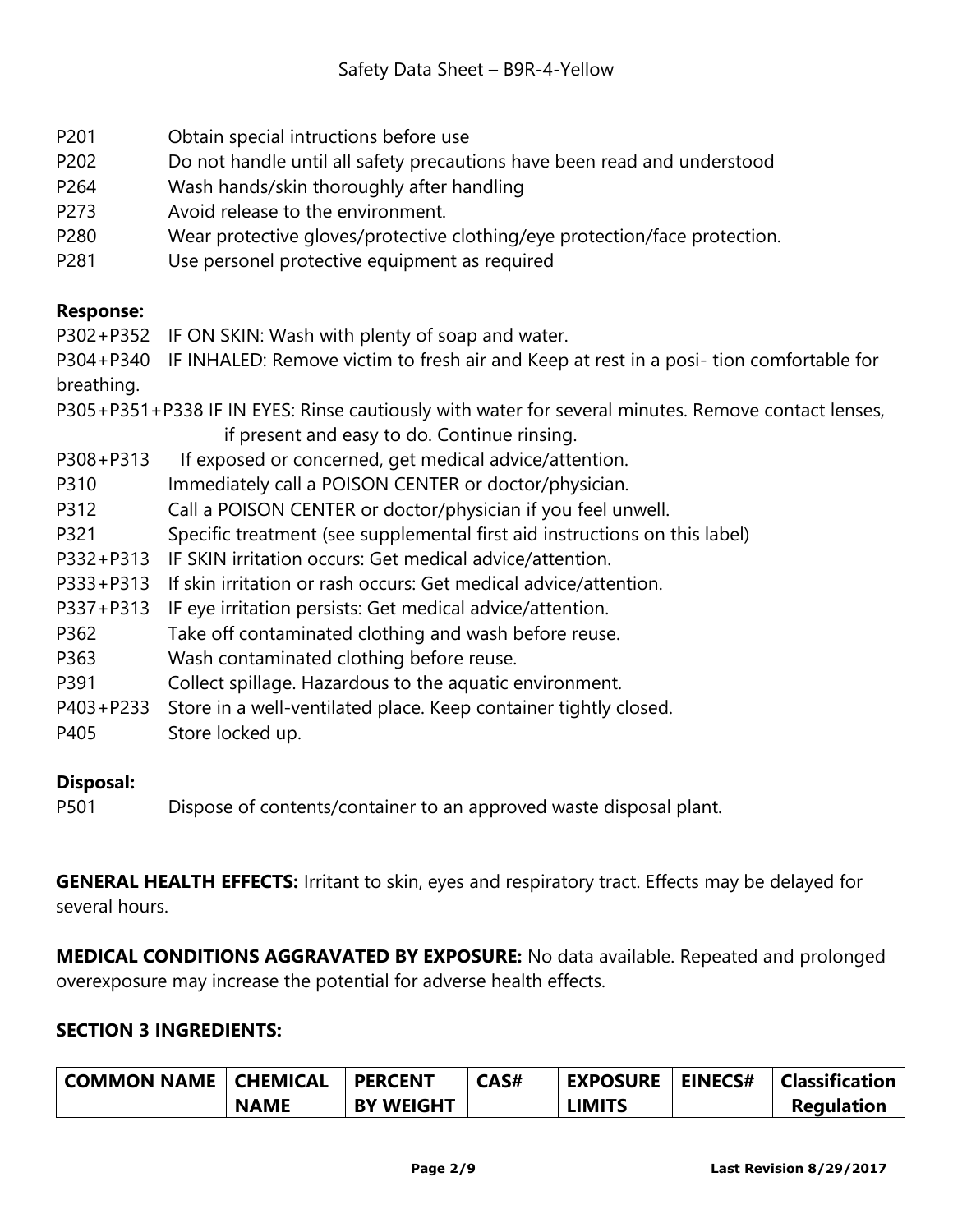|                 |        |             |        |             |        | (EC)<br>1272/2008 |
|-----------------|--------|-------------|--------|-------------|--------|-------------------|
| Acrylated       | Trade  | $10 - 30%$  | Trade  | <b>Not</b>  | Trade  |                   |
| Monomers        | Secret |             | Secret | Established | Secret |                   |
| Acrylated       | Trade  | $50 - 90\%$ | Trade  | <b>Not</b>  | Trade  |                   |
| Oligomers       | Secret |             | Secret | Established | Secret |                   |
| Photoinitiators | Trade  | $3 - 5%$    | Trade  | <b>Not</b>  | Trade  | Repr. 2 H361      |
|                 | Secret |             | Secret | Established | Secret |                   |
| Pigments        | Trade  | $.1 - 1%$   | Trade  | <b>Not</b>  | Trade  |                   |
|                 | Secret |             | Secret | Established | Secret |                   |
|                 |        |             |        |             |        |                   |
|                 |        |             |        |             |        |                   |

**The specific chemical identity and/or exact percentage (concentration) of composition has been withheld as a trade secret.** 

## **SECTION 4 FIRST AID MEASURES:**

**SKIN CONTACT:** Remove and isolate contaminated clothing and shoes. Remove excess material from skin with clean cloth. Flush skin with running lukewarm water. Wash affected areas using mild soap.

**EYE CONTACT:** Flush the eye and under lids with warm water for 15 minutes. Remove any contact lenses during the flushing. Get immediate medical attention if symptoms persist.

**INHALATION:** Move subject to fresh air and keep warm. If subject is not breathing, administer artificial respiration. If breathing is difficult, have qualified personnel administer oxygen and get medical attention.

**INGESTION:** If appreciable quantities are swallowed, seek immediate medical attention.

## **SECTION 5 FIRE FIGHTING MEASURES:**

#### **FLAMMABLE/EXPLOSIVE LIMITS (Volume % in air):** Not established

**EXTINGUISHING METHOD:** Water fog, carbon dioxide (CO2) or dry chemical

Evacuate area of all non-emergency personnel. Fire fighters must wear full emergency equipment with self-contained breathing apparatus. At elevated temperatures hazardous polymerization may occur causing container rupture and in extreme cases, explosion. Fight fires from upwind and cool intact containers with water spray or stream at maximum range.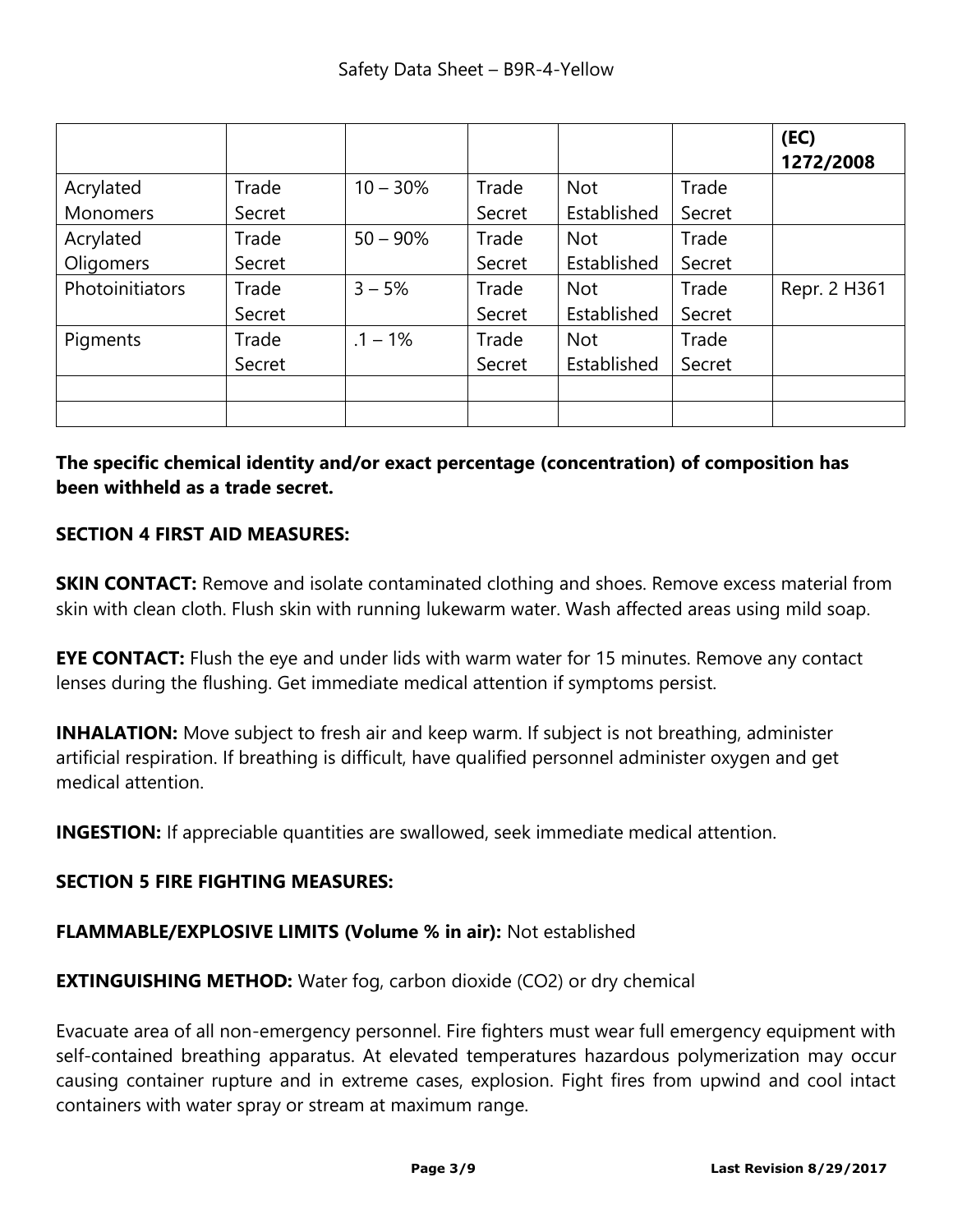#### **SECTION 6 ACCIDENTAL RELEASE MEASURES:**

Remove all sources of ignition and ventilate area. Avoid skin and eye contact. Use respiratory protection. Absorb with inert materials such as dry clay or sand and place in closed container for disposal as solid waste in accordance with all applicable regulations.

**Environmental Precautions:** Do not empty into drains. Do not discharge into drains/surface waters/groundwater.

#### **SECTION 7 HANDLING AND STORAGE:**

**HANDLING:** Avoid any unnecessary contact. Use protective clothing specified in Section 8.

**STORAGE:** Store away from heat and sunlight to prevent polymerization. Polymerization initiators include peroxides, strong oxidizers, aluminum, copper, copper alloys, carbon steel, iron, rust, and strong bases.

### **SECTION 8 EXPOSURE CONTROLS / PERSONAL PROTECTION:**

**HAND PROTECTION:** Use nitrile, butyl, neoprene or other gloves that are resistant to chemicals in Section 2. Replace immediately if punctured or torn or when a change of appearance (color, elasticity, shape) occurs. RadTech recommends a minimum of 0.45mm thick, nitrile gloves for long duration exposure (up to 4 hours on most UV/EB-curing acrylates) or mechanical handling activities. Single use, disposable nitrile gloves are recommended by RadTech for short duration exposures not exceeding 30 minutes, in situations where only splashes are likely.

**EYE PROTECTION:** Use splash-proof safety goggles, safety glasses, or face shields that are ANSI approved to prevent eye contact. Eyewash availability is also recommended.

**SKIN PROTECTION:** Protective or disposable outer clothing is recommended. Protective clothing must be cleaned thoroughly after each use.

**RESPIRATORY PROTECTION:** Use local exhaust to control vapors and mists. Use of NIOSH approved respirators for organic vapors, is recommended where TLV is exceeded.

#### **SECTION 9 PHYSICAL AND CHEMICAL PROPERTIES:**

**APPEARANCE, PHYSICAL STATE AND ODOR:** Yellow Viscous Liquid, mild odor

**Viscosity:** 240 - 300 cps @77 F **Density:** 9 – 9.5 Lbs/Gallon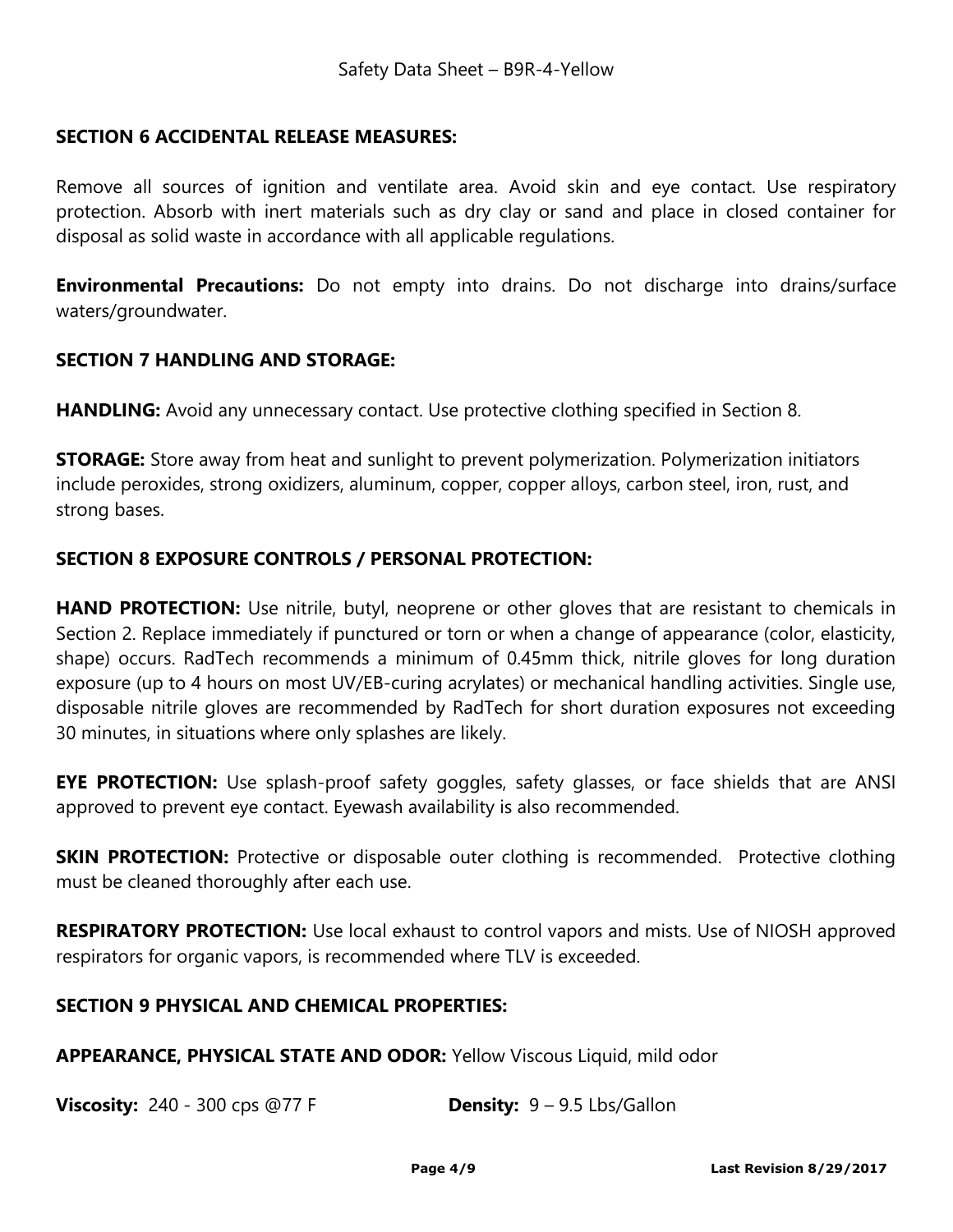**BOILING POINT (°F):** Not available **FREEZING POINT:** Not available **SPECIFIC GRAVITY:** 1.06 **EVAPORATION RATE:** <1 **VAPOR PRESSURE (mm Hg):** <0.1 mm Hg **VAPOR DENSITY:** Not established **SOLUBILITY IN WATER:** Practically insoluble **VOC:** < 0 grams/liter **pH:** Not available **Flash Point:** > 200F **Auto-ignition Temperature:** Not Established **SECTION 10 REACTIVITY / STABILITY HAZARD DATA:** 

**STABILITY:** This material is stable under recommended storage and handling conditions. Refer to section 7.

**CONDITIONS TO AVOID:** Excessive heat, ignition sources, exposure to sunlight and contamination with dirt and other foreign materials.

**SUBSTANCES TO BE AVOIDED:** Polymerization initiators including peroxides, strong oxidizing agents, copper, copper alloys, carbon steel, iron, rust and strong bases

**INCOMPATIBILITY:** No data available

**HAZARDOUS DECOMPOSITION PRODUCTS:** Thermal oxidation or pyrolysis (as in fire) may yield carbon dioxide, carbon monoxide and volatile organic fragments which are flammable, irritating or toxic.

**HAZARDOUS POLYMERIZATION:** Under certain conditions (excess temperatures and contamination) hazardous polymerization may occur. Avoid high temperature and contamination with foreign materials.

#### **SECTION 11 TOXICOLOGICAL INFORMATION:**

**TOXICOLOGICAL DATA:** Slightly toxic by ingestion. Prolonged or repeated exposure may result in sensitization.

**LD50 –** Not determined **LC50 –** Not determined

**REPRODUCTIVE TOXICITY:** Not determined **TERATOGENICITY:** Not determined **MUTAGENICITY:**  Not determined

**CARCINOGENICITY: IARC?** No **NTP?** No **OSHA?** No

**Components:**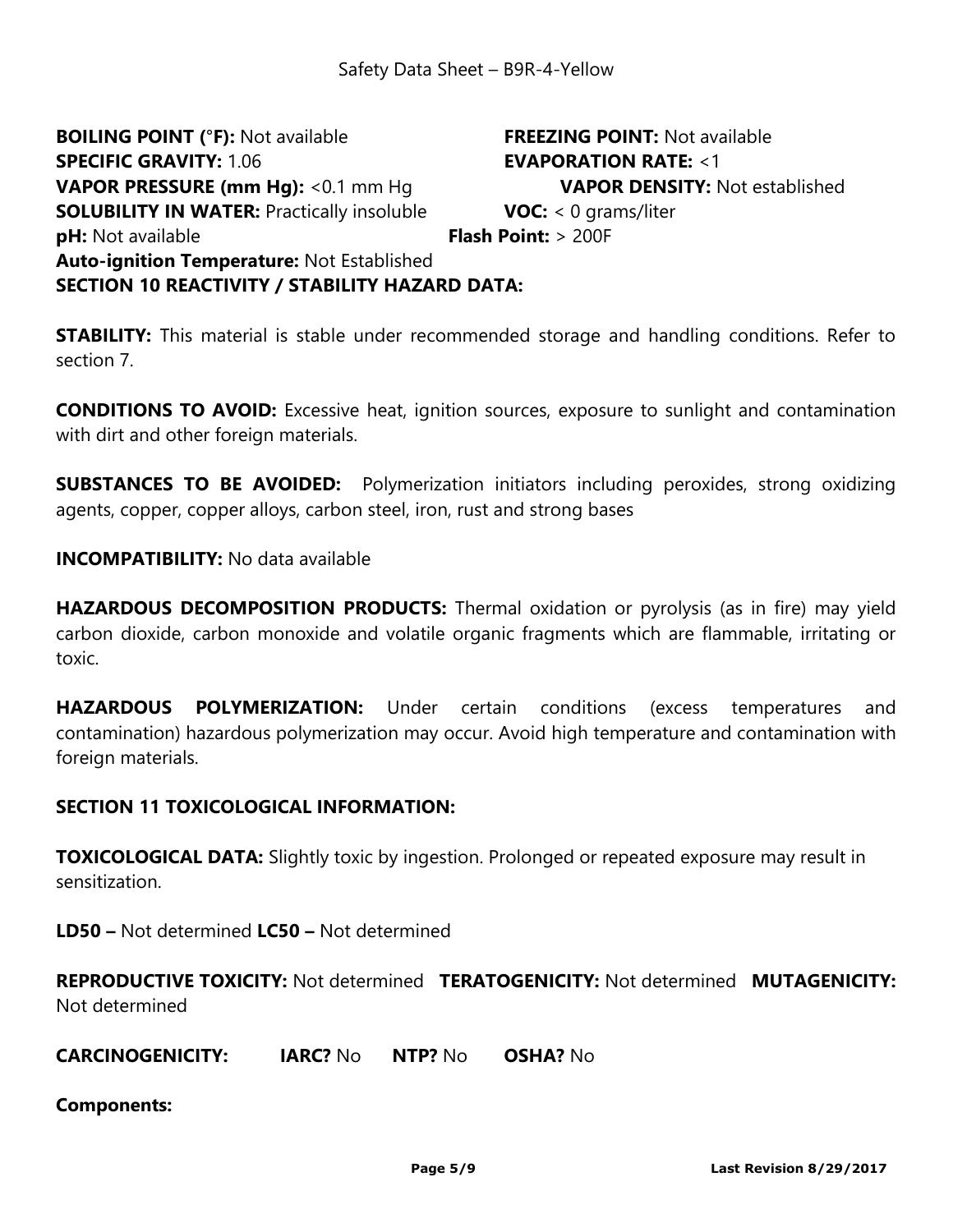Data from available scientific literature on the components of this material which have been identified as hazardous chemicals under the criteria of the OSHA Hazard Communications Standard (29 CFR 1910.1200) or the Canadian Hazardous Act are discussed below:

| Acute oral toxicity   | No data available |
|-----------------------|-------------------|
| Acute inhalation      | No data available |
| toxicity              |                   |
| Acute dermal toxicity | No data available |
| <b>Skin</b>           | No data available |
| corrosion/irritation  |                   |
| Serious eye damage/   | No data available |
| Eye irritation        |                   |
| Respiratory or skin   | No data available |
| sensitisation         |                   |
| Target Organ          | No data available |
| Systemic Toxicant -   |                   |
| Repeated exposure     |                   |
| <b>Skin</b>           | No data available |
| corrosion/irritation  |                   |

## **SECTION 12 ECOLOGICAL INFORMATION:**

No determination has been made on ecological impact. However, it is highly recommended to prevent contamination of the environment with this product, i.e. soil, landfills, drains, sewers, surface waters, etc.

## **SECTION 13 DISPOSAL CONSIDERATIONS:**

Dispose of this product in accordance with all applicable laws and regulations.

## **SECTION 14 TRANSPORTATION INFORMATION:**

Transport this product in accordance with all applicable laws and regulations. This product, as supplied, is not regulated nor classified as a hazardous material/dangerous good by United States Department of Transportation (DOT), the International Civil Aviation Organization (ICAO), the International Maritime Organization (IMO), the Canadian Transportation of Dangerous Goods Act (TDG), or the International Air Transport Association (IATA).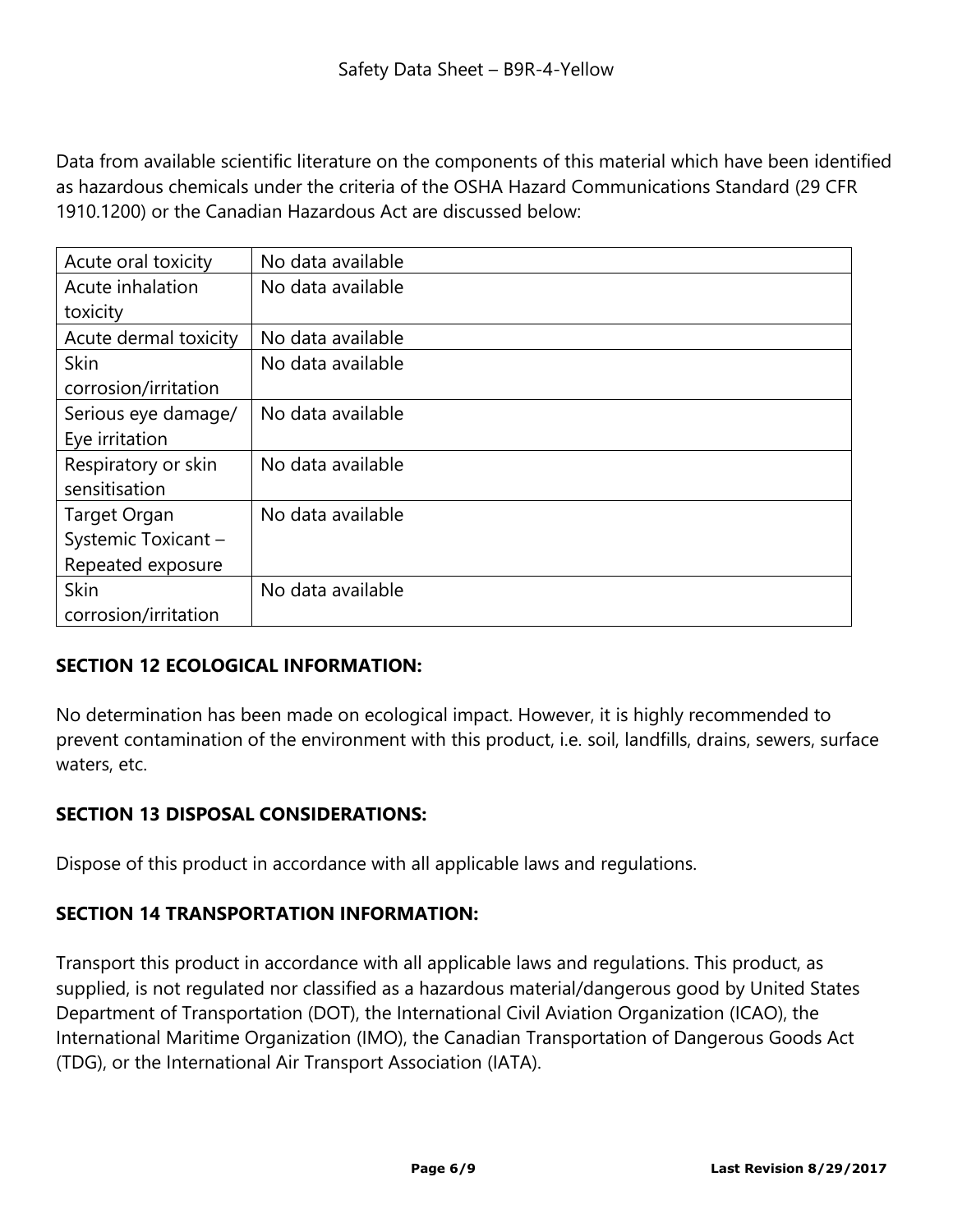### **SECTION 15 REGULATORY INFORMATION:**

This Material Safety Data Sheet has been formatted to the best of our ability in accordance with American National Standards Institute (ANSI), European Communities (EC), and contains hazard criteria and all information required by the Canadian Controlled Products Regulation (CPR) in regard to this product.

#### **INTERNATIONAL REGULATIONS**

**Canadian Inventory Status:** All components of this product are currently listed on the Canadian Domestic Substance List (DSL) or the Canadian Non-Domestic Substance List NDSL.

**European Inventory Status:** All components of this product are listed on the European Inventory of Existing Commercial Substances (EINICS) or the European List of Notified Chemical Substances (ELINCS). This product is classified and labeled in accordance with EC directives.

### **U.S. FEDERAL REGULATIONS**

**California Proposition 65 Right-To-Know (RTK):** This product does not knowingly contain substance (s) known to the state of California to cause cancer and/or reproductive toxicity.

**Clean Air Act- Hazardous Air Pollutants (HAP):** This product and its components do not contain any Hazardous Air Pollutants.

**Clean Air Act – Ozone Depleting Substances (ODS):** This product and its components do not contain Ozone Depleting Substances.

**Clean Water Act – Priority Pollutants (PP):** This product and its components do not contain Priority Pollutants.

**Coalition of Northeastern Governors (CONEG):** This product meets the requirements of CONEG pertaining to heavy metals total content of no more than 100 PPM. No heavy metals are added as a part of the formulation, but raw materials may contain residual parts per million as naturally occurring elements.

**Food and Drug Administration (FDA) Food Packaging Status:** This product has not been cleared by the FDA for use in food packaging and/or other applications as an indirect food additive.

**Occupational Safety and Health Act (OSHA):** Refer to Section 11 for OSHA hazardous classification of components.